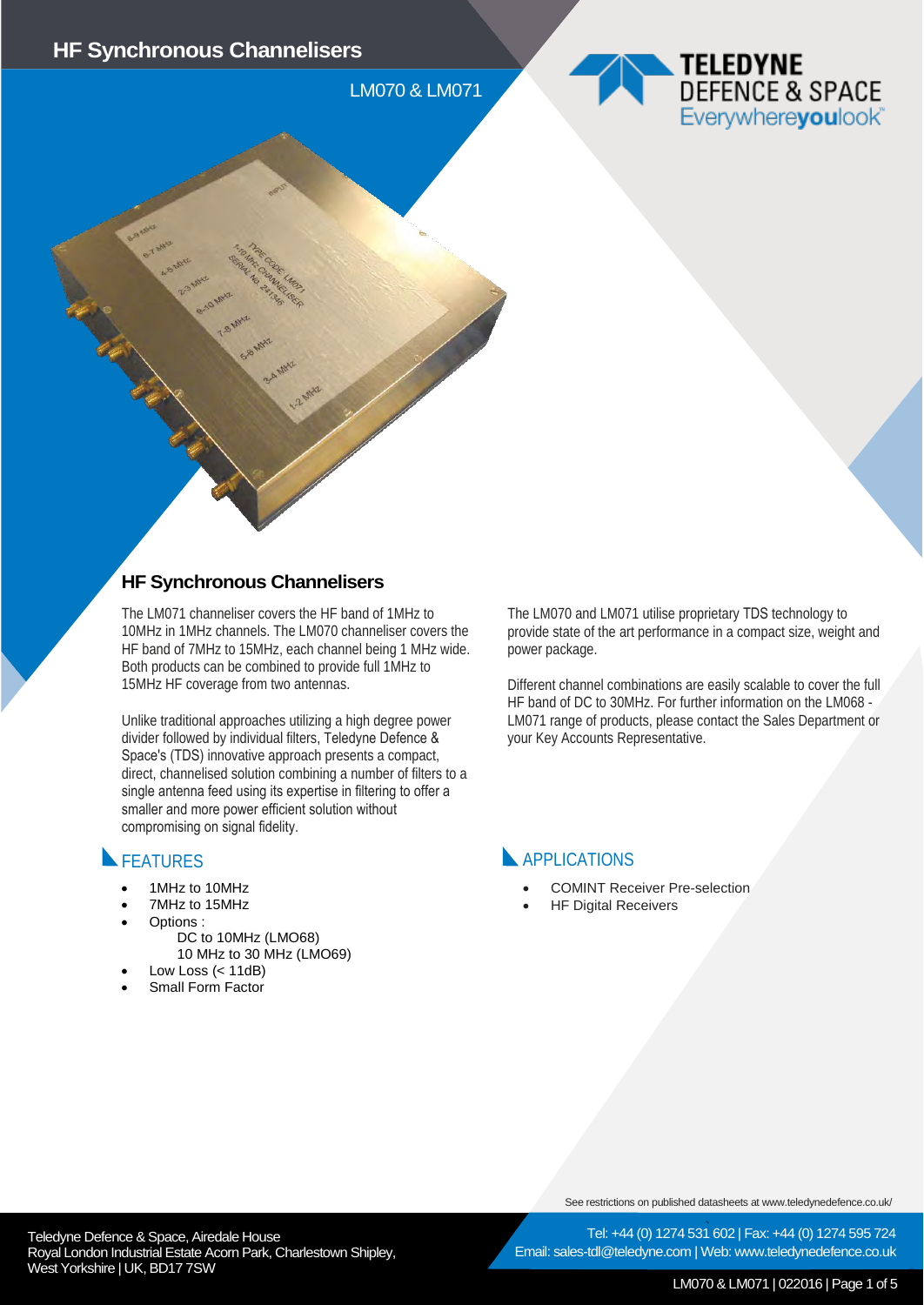# LM070 ELECTRICAL SPECIFICATIONS

| Parameter                       |                | Specification                                         |                             |
|---------------------------------|----------------|-------------------------------------------------------|-----------------------------|
| Passband                        |                | $7 - 15MHz$<br>(Channeled as 7-8-9-10-11-12-13-14-15) |                             |
| Passband Insertion Loss         |                | $<$ 11dB                                              |                             |
| <b>Insertion Loss Variation</b> |                | < 1.0dB                                               |                             |
| <b>Return Loss</b>              |                | >9.54                                                 |                             |
| Rejection                       | J2             | $D.C. - 5.5$<br>$9.5 - 50$<br>$88 - 108$              | < 50<br>< 50<br>< 50        |
|                                 | J3             | $D.C. - 6.5$<br>$10.5 - 50$<br>88 - 108               | < 50<br>< 50<br>< 50        |
|                                 | J <sub>4</sub> | $D.C. - 7.5$<br>$11.5 - 50$<br>88 - 108               | < 50<br>< 50<br>< 50        |
|                                 | J5             | $D.C. - 8.5$<br>$12.5 - 50$<br>88 - 108               | < 50<br>< 50<br>< 50        |
|                                 | J6             | $D.C. - 9.5$<br>$13.5 - 50$<br>88 - 108               | < 50<br>< 50<br>< 50        |
|                                 | J7             | $D.C. - 10.5$<br>$14.5 - 50$<br>88 - 108              | < 50<br>< 50<br>< 50        |
|                                 | J8             | $D.C. - 11.5$<br>$15.5 - 50$<br>88 - 108              | < 50<br>< 50<br>< 50        |
|                                 | J9             | $D.C. - 12.5$<br>$16.5 - 50$<br>88 - 108              | $< 50$<br>$<\!\!50$<br>< 50 |
| <b>INPUT RETURN LOSS,</b>       |                | $7 - 15$ MHz:                                         | $>9.54$ dB                  |
| <b>OPERATING TEMPERATURE:</b>   |                | -20 $^{\circ}$ C to +50 $^{\circ}$ C                  |                             |

See restrictions on published datasheets at www.teledynedefence.co.uk/

Email: sales-tdl@teledyne.com | Web: www.teledynedefence.co.uk

Tel: +44 (0) 1274 531 602 | Fax: +44 (0) 1274 595 724

Teledyne Defence & Space, Airedale House and the state of the state of the Tel: +44 (0) 1274 531 Royal London Industrial Estate Acorn Park, Charlestown Shipley, West Yorkshire | UK, BD17 7SW

LM070 & LM071 | 022016 | Page 2 of 5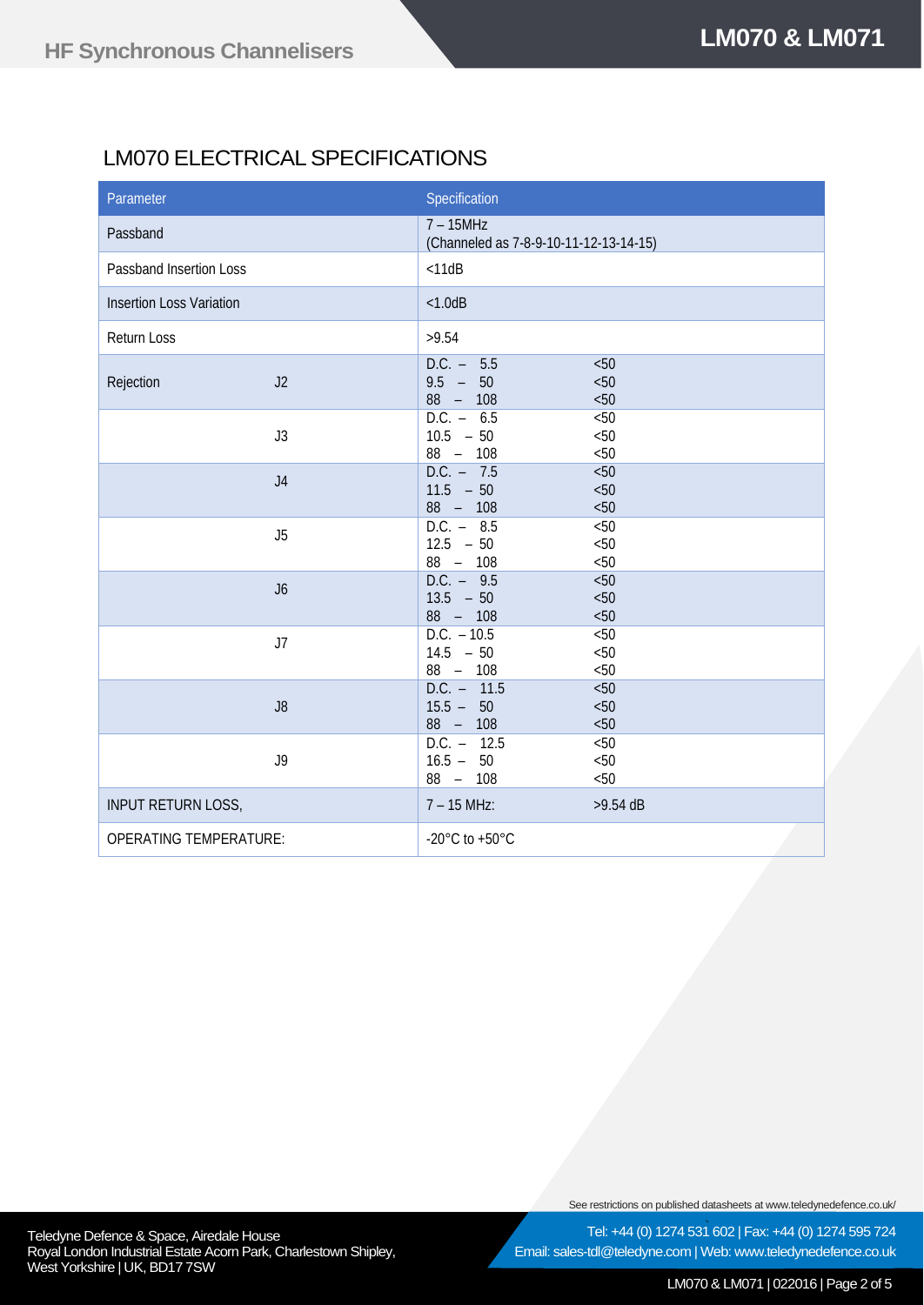# LM071 ELECTRICAL SPECIFICATIONS

| Parameter                       |                | Specification                                      |                       |
|---------------------------------|----------------|----------------------------------------------------|-----------------------|
| Passband                        |                | $1 - 10MHz$<br>(Channeled as 1-2-3-4-5-6-7-8-9-10) |                       |
| Passband Insertion Loss         |                | $<$ 11dB                                           |                       |
| <b>Insertion Loss Variation</b> |                | < 1.0dB                                            |                       |
| Return Loss                     |                | >9.54                                              |                       |
| Rejection                       | J2             | $D.C. - 0.1$<br>$3.5 -$<br>50<br>88<br>$- 108$     | < 50<br>< 50<br>< 50  |
|                                 | J3             | $D.C. - 0.5$<br>$4.5 - 50$<br>88<br>$- 108$        | $< 50$<br>< 50<br>&50 |
|                                 | J <sub>4</sub> | $D.C. - 1.5$<br>$5.5 - 50$<br>$88 - 108$           | 50<<br>< 50<br>< 50   |
|                                 | J5             | $D.C. - 2.5$<br>$6.5 - 50$<br>88 - 108             | < 50<br>< 50<br>&50   |
|                                 | J6             | $D.C. - 3.5$<br>$7.5 - 50$<br>$88 - 108$           | < 50<br>< 50<br>< 50  |
|                                 | J7             | $D.C. - 4.5$<br>$8.5 - 50$<br>88<br>$- 108$        | < 50<br>< 50<br>< 50  |
|                                 | J8             | $D.C. - 5.5$<br>$9.5 - 50$<br>$- 108$<br>88        | < 50<br>< 50<br>&50   |
|                                 | J9             | $D.C. - 6.5$<br>$10.5 - 50$<br>88 - 108            | < 50<br>< 50<br>< 50  |
|                                 | J10            | $D.C. - 7.5$<br>$11.5 - 50$<br>$88 - 108$          | $< 50$<br>< 50<br>&50 |
| <b>INPUT RETURN LOSS,</b>       |                | $1 - 10$ MHz:                                      | $>9.54$ dB            |
| <b>OPERATING TEMPERATURE:</b>   |                | -20 $^{\circ}$ C to +50 $^{\circ}$ C               |                       |

See restrictions on published datasheets at www.teledynedefence.co.uk/

Teledyne Defence & Space, Airedale House and the state of the state of the Tel: +44 (0) 1274 531 Royal London Industrial Estate Acorn Park, Charlestown Shipley, West Yorkshire | UK, BD17 7SW

Tel: +44 (0) 1274 531 602 | Fax: +44 (0) 1274 595 724 Email: sales-tdl@teledyne.com | Web: www.teledynedefence.co.uk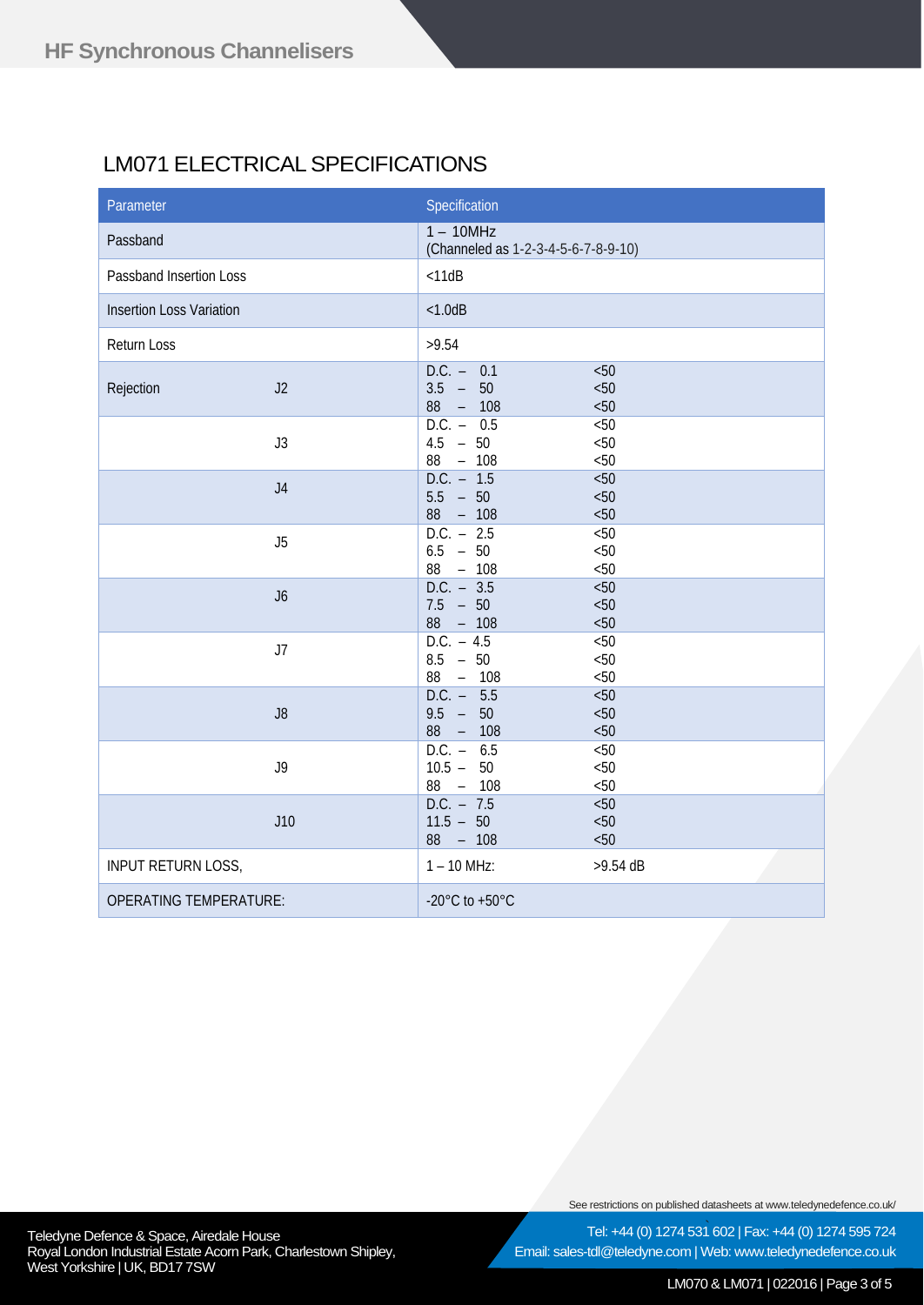## PERFORMANCE DATA

The illustrations show third degree filters, however, the degree could be increased to improve channel selectivity (channel to channel isolation) if necessary. The solution proposed effectively splits a common input into a number of separate channels and by TDS proprietary filtering techniques absorbs the power splitting network into the filter structure giving a lower overall noise figure and thus greater sensitivity.



LM070 Rejection Performance of all Channels up to 108MHz



LM070 Rejection Performance of all Channels up to 108MHz



Channels J2, J4, J6 and J8 Respectively



 $\mathbf{u}$  $43$ Frequency (MHz)

LM071 Channels J2, J4, J6, J8 and J10 Respectively

See restrictions on published datasheets at www.teledynedefence.co.uk/

Email: sales-tdl@teledyne.com | Web: www.teledynedefence.co.uk

Tel: +44 (0) 1274 531 602 | Fax: +44 (0) 1274 595 724

Teledyne Defence & Space, Airedale House and the state of the state of the Tel: +44 (0) 1274 531 Royal London Industrial Estate Acorn Park, Charlestown Shipley, West Yorkshire | UK, BD17 7SW

LM070 & LM071 | 022016 | Page 4 of 5